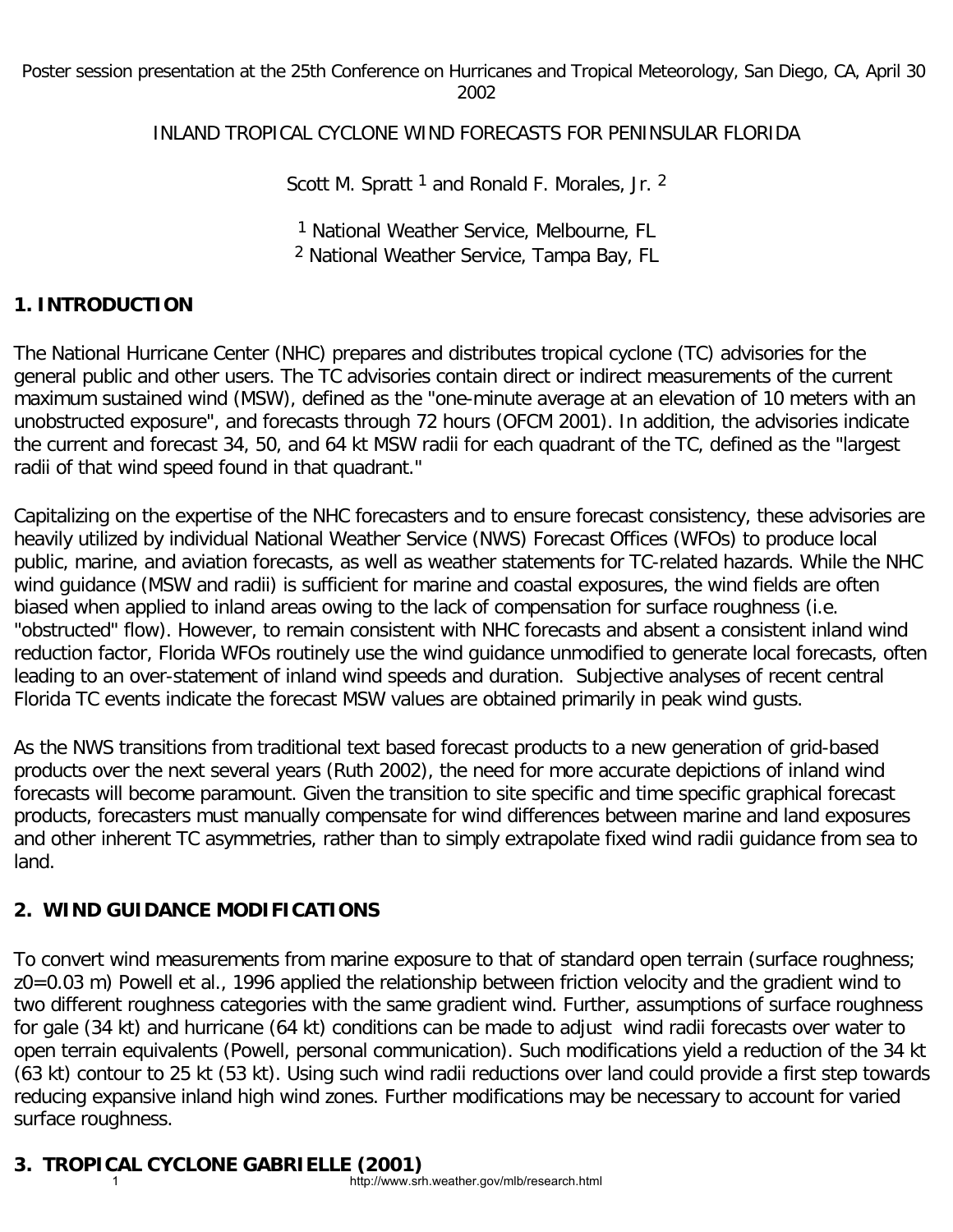Tropical Storm Gabrielle moved from northeast across the Florida peninsula on 14 September. NHC 34 kt wind radii guidance is shown in [Fig. 1,](#page-2-0) encompassing much of the peninsula. Consistent with the NHC guidance, text forecasts for interior central Florida indicated winds of 35 to 45 mph with higher gusts during passage of the center during the afternoon and evening.

Data from central Florida ASOS (16 sites; [Fig. 2](#page-2-1)) revealed sustained winds (2-min mean) remained below 34 kt at all inland locations, and only briefly exceeded 34 kt at three coastal locations. Punta Gorda (35 kt) and Sarasota (41 kt) on the Gulf coast, and Daytona Beach (38 kt) on the Atlantic coast reached gale force for less than an hour. The inland wind situation represented by TC Gabrielle has occurred several times within central Florida over recent years. TC Gordon (1994) and Erin (1995) crossed the peninsula with strong winds near the coastline, but much weaker winds over the interior. TC Irene and Floyd (1999) remained over the Atlantic, with winds over the central Florida interior much weaker than wind radii guidance (Kelly et al. 2000).

Conservative reductions applied to wind radii values, as described in section 2, should allow for a better representation of the actual winds across interior peninsular Florida. Such modifications could be used by the WFOs as a starting point to provide more accurate local wind forecasts for interior locations while still remaining consistent with NHC advisories. Close coordination between adjacent forecast offices and NHC will ensure a consistent and accurate wind forecast transition from the coastal plain to the interior peninsula.

## **4. GRAPHICAL WIND FORECASTS**

NWS Melbourne developed an experimental suite of hazardous weather products for TC situations during the 2000 hurricane season (Spratt and Sharp 2001). The graphics are manually produced to geographically highlight 'hazards'. Due to favorable user feedback, the project will be expanded to all Florida NWS offices for the 2002 hurricane season. [Fig. 3](#page-3-0) reveals how the threat for inland winds can be depicted over a portion of the Florida peninsula.

Beginning in 2002, Florida NWS offices will begin to produce graphical gridded forecast fields for multiple parameters, including wind speed and direction (tentatively 3 h intervals to 48 h). The wind speed forecasts will be initialized within AWIPS/GFE with model guidance of choice or a wind radii field provided by NHC, and manually edited to take into account local effects, TC asymmetries, inland wind reductions, etc. Then final products will be uploaded to NWS web pages and made available to a multitude of users (see example in  $Fig. 4$ ).

The combination of traditional text forecast products, the graphical TC hazard suite, and plentiful gridded forecast graphics will provide the user with an unprecedented set of detailed weather output for decisionmaking and action during future TC situations.

## **5. DISCUSSION**

The poster will illustrate the technique for wind radii speed determinations, and will compare NHC (wind) forecasts during TC Gabrielle with the modified guidance and archived observations. Local forecast examples (textual and graphical) will be used to depict the impact such modifications would have made in realtime during Gabrielle. Finally, gridded wind field forecasts and graphical threat depictions of inland winds will be shown to illustrate the utility of the new and enhanced NWS product suites.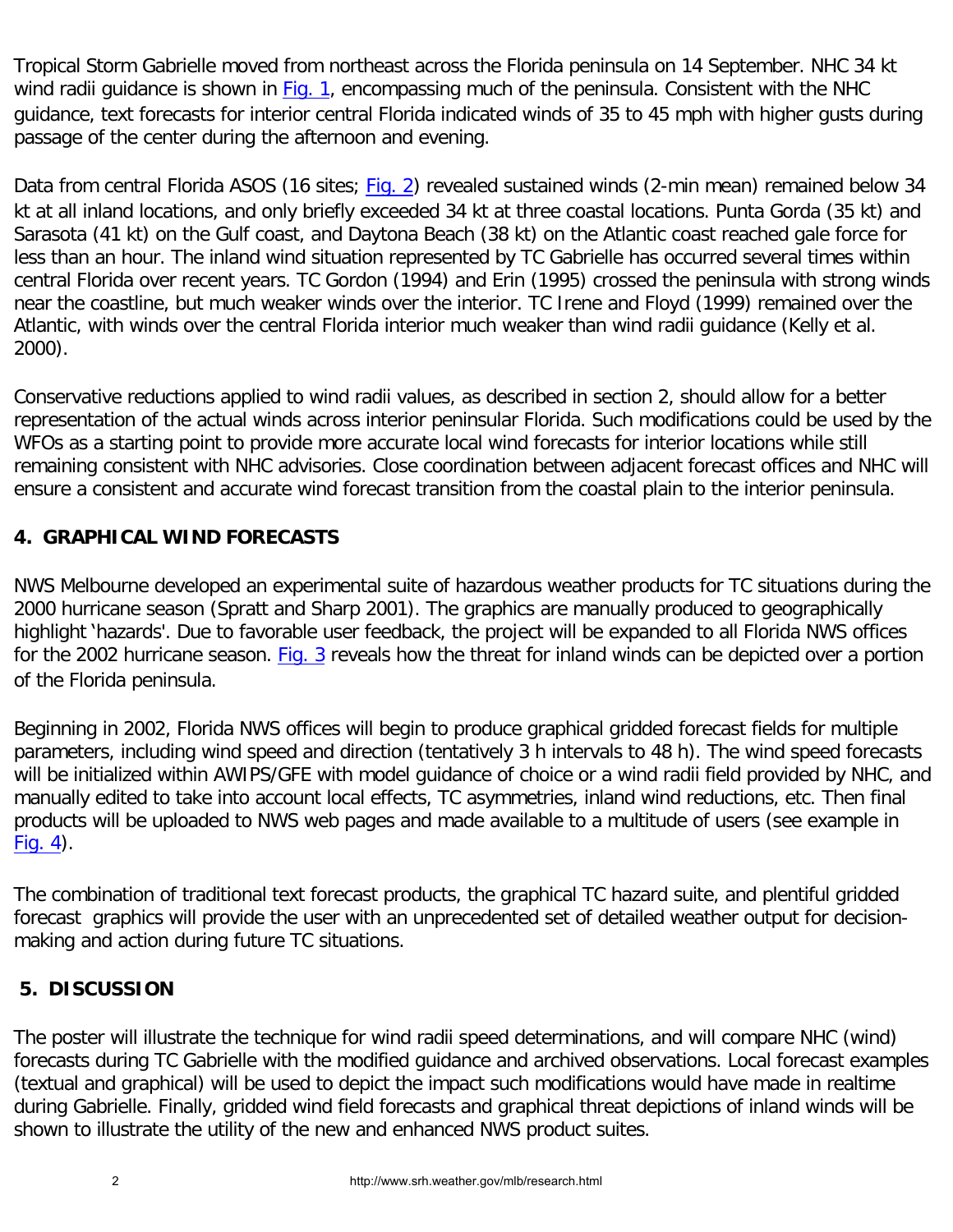## **6. REFERENCES**

Kelly, S.D., M.W. Bragaw, and S.M. Spratt, 2000: [The 1999 Hurricane Season in East Central Florida -](http://www.srh.noaa.gov/mlb/99hurrpp.html)  [Multiple Storms](http://www.srh.noaa.gov/mlb/99hurrpp.html)

[with Multiple Impacts](http://www.srh.noaa.gov/mlb/99hurrpp.html), Preprints, 24th Conference on Hurricanes and Tropical Meteorology, Amer. Meteor. Soc., Ft.

Launderdale, FL, pp 153-154.

OFCM, National Hurricane Operations Plan, 2001, FCM-P12-2001, US Dept. of Commerce, NOAA, Washington DC.

Powell, M.D., S.H. Houston, T.A. Reinhold, 1996: Hurricane Andew's Landfall in South Florida. Part I: Standardizing Measurements fo Documentation of Surface Wind Fields. Wea. Forecasting, **11**, 329-349.

Ruth, D.P., 2002: Interactive Forecast Preparation - The Future Has Come. Preprints, Interactive Symposium on the Advanced Weather Interactive Processing System (AWIPS), Amer. Meteor. Soc., Orlando, FL, pp 20- 22.

Spratt, S.M. and D.W. Sharp, 2001: [Graphically Depicting the Hurricane Local Statement,](http://www.srh.noaa.gov/mlb/sms/ihc55_ghls.html) Minutes of the 55th Interdepartmental Hurricane Conference, OFCM, Orlando, FL, pp B221-B226.

<span id="page-2-1"></span><span id="page-2-0"></span>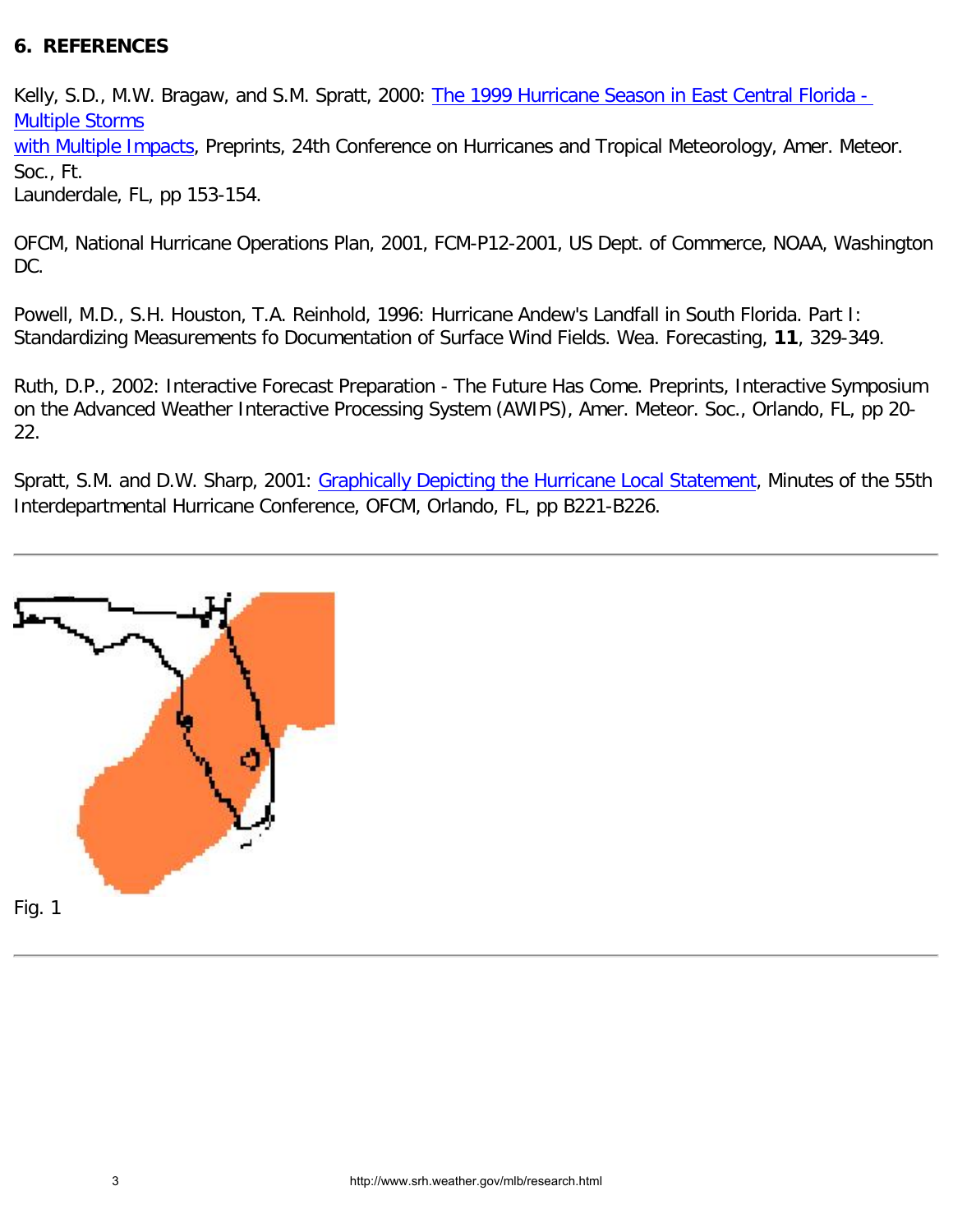<span id="page-3-0"></span>

# Sustained Winds (2 min) from Central Florida ASOS sites **Tropical Storm Gabrielle**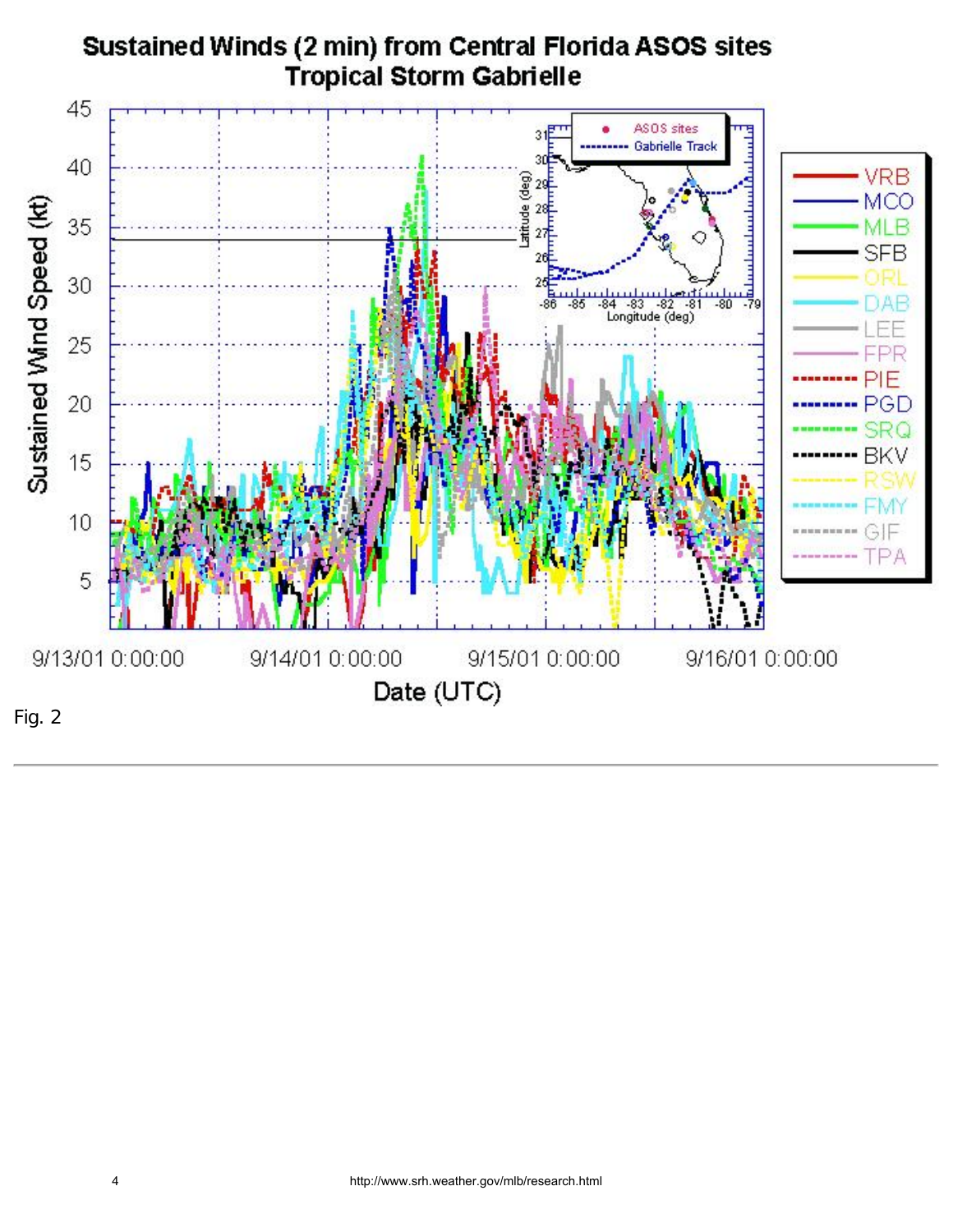

<span id="page-4-0"></span>